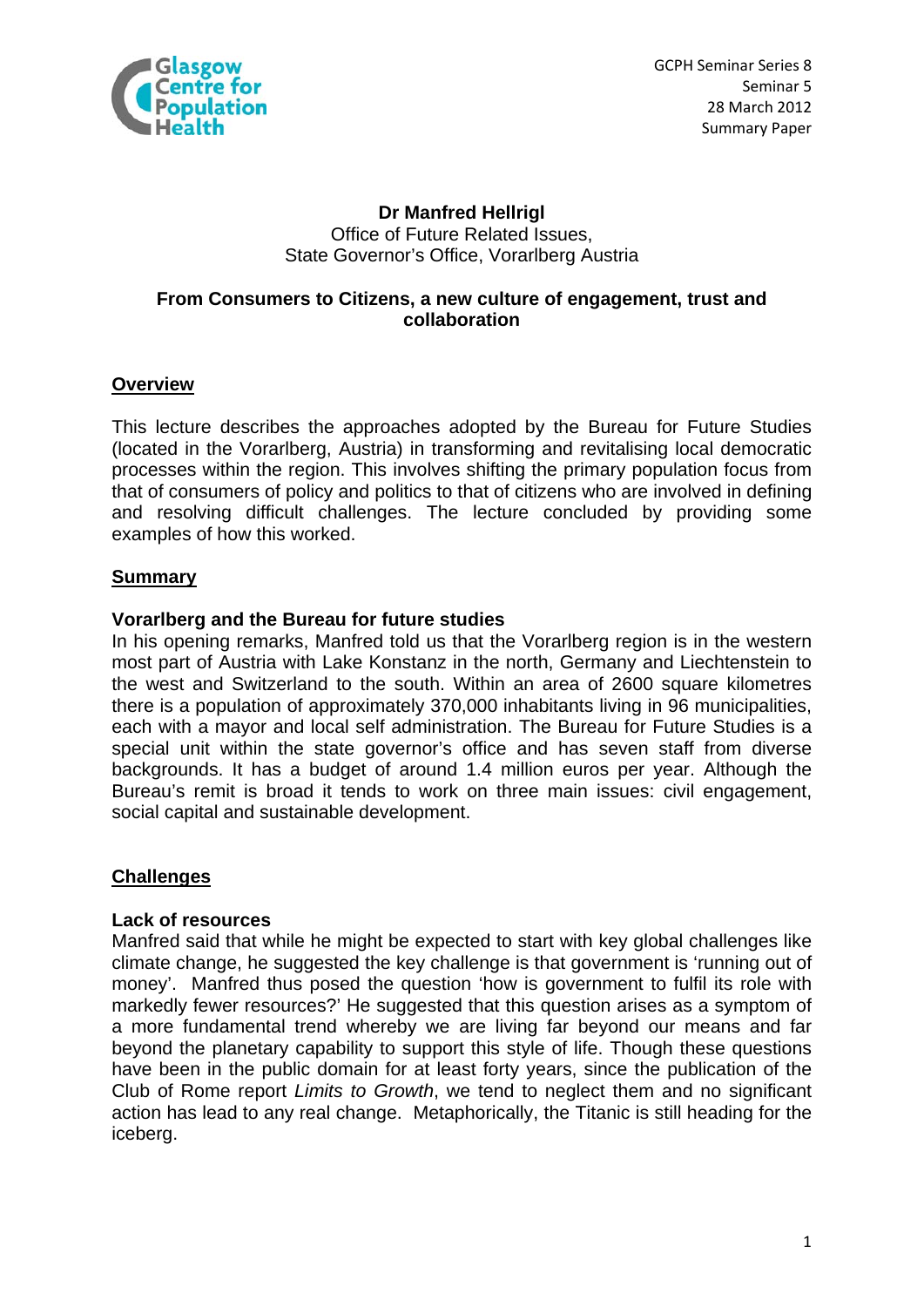

### **The political system is unable to address wicked problems such as sustainability**

This raises a dilemma: if a government does what is necessary for sustainable development, it is unlikely to be re-elected. Manfred argued this is because 'sustainable policies' are generally unpopular. However following established policies is unsustainable and so the cycle continues. Trapped in this dilemma, politicians and the current political system, as a whole, appear unable to cope with the major challenges faced within  $21<sup>st</sup>$  century life.

#### **Citizens not consumers**

Manfred argued that the present gap between citizens and government has widened because in the existing culture citizens are treated like customers by politicians. Citizens therefore behave like customers and become very demanding of a system which then tries to deliver what customers seem to want in order to be re-elected. This feeds/is fed by a deficit mindset. A deficit is identified and a solution/service/product is found and supplied. Within this dynamic citizens are not called upon to do anything but consume – meaning that society has less and less of a role for citizens and increasing importance is placed on 'experts', politicians and the economy. This leads to unnecessary competition within the political sphere, and significant human energy is focused on fighting others in different parties rather than parties co-operating to try and find the best way forward.

### **Systems in silos**

Current public sector structures generally mean different departments for different issues. This may have been an appropriate approach for an earlier operating environment, but its effectiveness is highly questionable within the current environment. The challenges which we face today – social, economic, climate and demographic changes – do not respect these artificial boundaries.

## **Lobbyism**

The characteristics of the current political system leave it vulnerable to lobbyism. Certain groups can have significant and disproportionate influence while other groups have no contact or influence. For example, it is well known that some laws are drafted by lobbyist groups and merely approved by the political process. Therefore, how can society remain cohesive when the centrifugal forces pulling it apart are becoming increasingly powerful? How can we identify those things we have in common, of which we share, so that they can be forces around which we can gather and make better decisions?

Manfred suggested that there needs a culture shift so that people are treated as active citizens and not merely passive consumers. To support this point, he showed data which suggest that European countries where social capital (as evidenced by volunteering) is high, appear to be less affected by the current economic recession.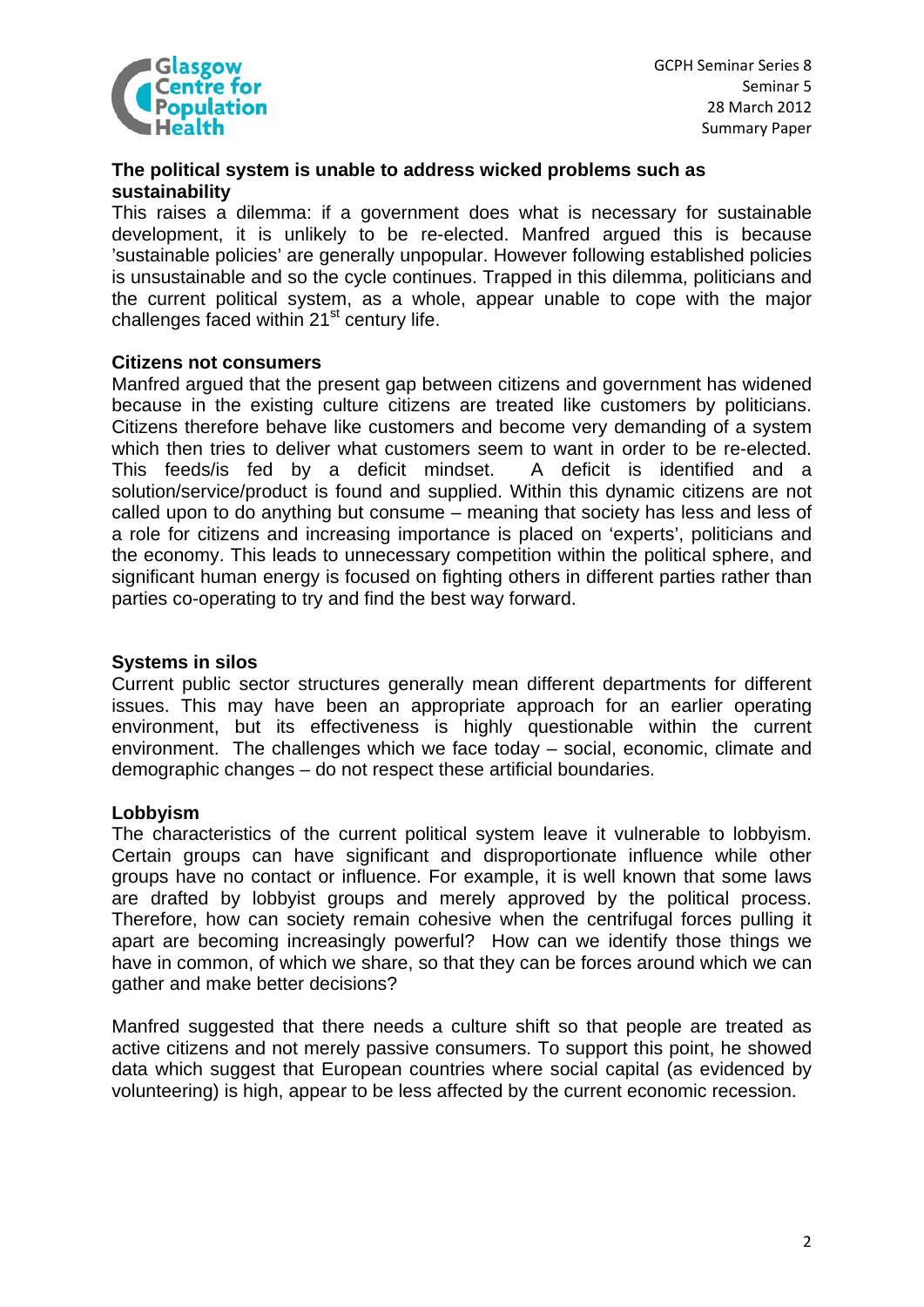

GCPH Seminar Series 8 Seminar 5 28 March 2012 Summary Paper

## **How can active, engaged, collaborative citizens be developed?**

Referring to Vorarlberg, Manfred pointed out that he has been attempting to address the question of how to support the development of actively and engaged citizens over the last 20 years. He has found the usual approach in which a few people made laws, policies, subsidies and awards, and regulations for the rest to follow did not work for this question. He gave a few examples which had been successful for a short while, such as cycling campaigns, but which lost their power and effectiveness after a few years.

He contrasted this with his Bureau's experience of working with an enthusiastic businessman who wanted to encourage active travel at his workplace. His ideas did not accord with Manfred and his colleagues. Subsequently, they did not take his views seriously.

Although this businessman did not have much money, within three or four years he had a significant impact within his company - 40% of his employees were actively travelling to work. His simple approach involved asking staff what needed to change to help them to cycle to work. The employees responded enthusiastically and he shared his insight with local government planners who were impressed and used the ideas to remove the barriers to change which employees had identified.

The Bureau learned two key lessons from this incident. Firstly, don't try and convince everyone to change but instead work with those with the abilities and enthusiasm for change, who can then have a systemic effect. Secondly, the motivation for such individuals is inner or self motivation towards their own goals. This he called selforganisation. People benefit from being supported to organise together to discover what they want.

This raised a number of questions. People do not like to be told what to do, yet a seismic shift is required if key challenges which we face are to be adequately addressed. What does it to take to support and help to organise self organisation? What are the implications for how we work?

## **Examples**

One of the first things the Bureau did was to stop talking about sustainable development and start talking about 'quality life' (in German 'a life worth living') – a term which had broader appeal. The Bureau then initiated a project on how to improve the quality of life, however defined by the population.

## **Langenegg**

The first mayor to become involved was from the village of Langenegg. He had lots of ideas for improvement, but could not gain support in the village for these. The Bureau suggested, following its experience of the factory, the active travel issue described above. Instead of viewing the villagers as the problem, he should perhaps recognise the limitations of his own perspective of the problem. He had a strong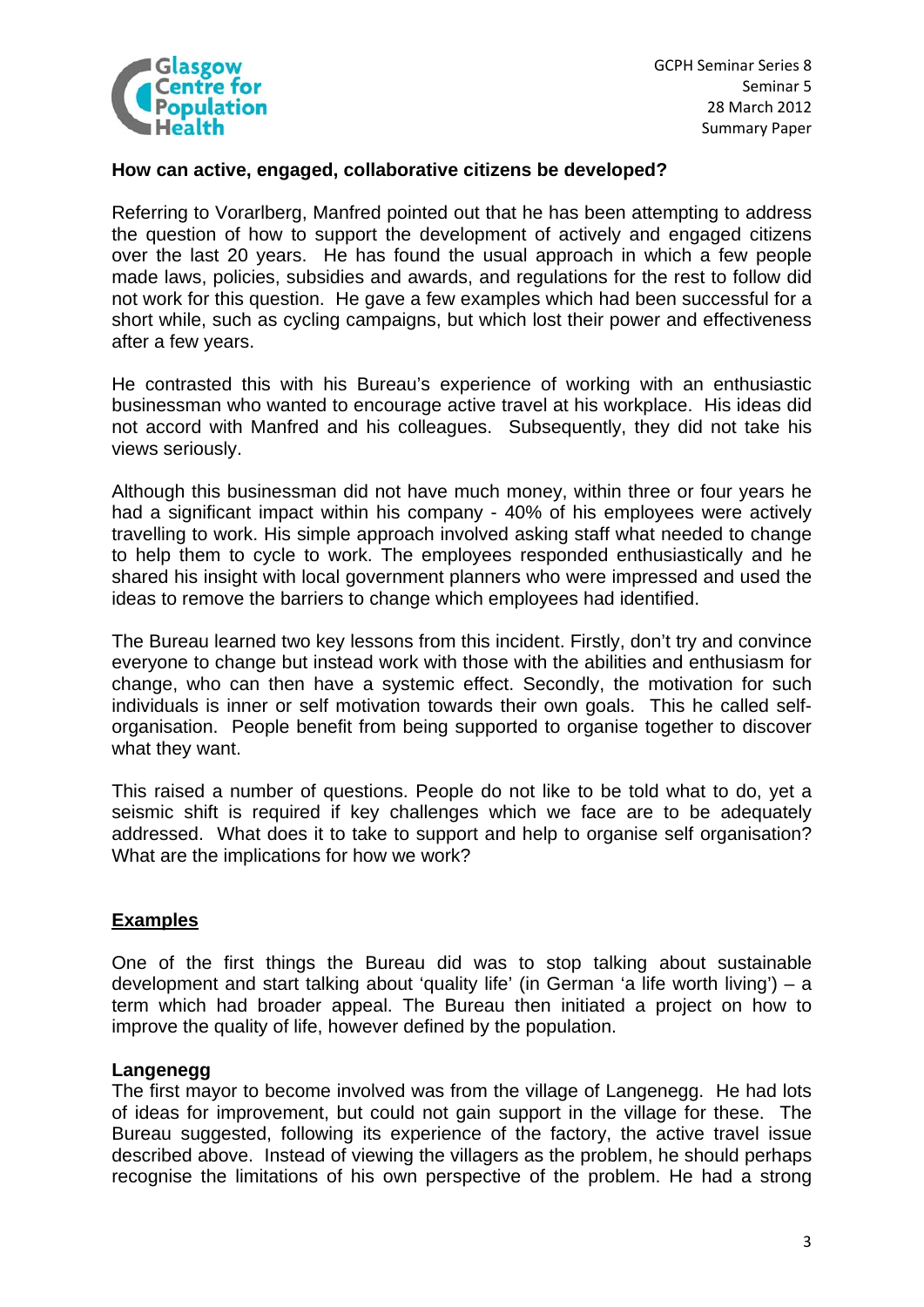

desire to define problems and identify solutions. The Bureau suggested he should allow citizens to develop ideas about what should be done, and he reluctantly agreed.

The mayor then selected 15 people at random and invited them to a conversation about how to improve the quality of life in Langenegg. The Bureau started this conversation by (i) suggesting to them that nobody outside the village was really interested in their quality of life and if it was to be improved villagers themselves would need to do it and (ii) offering support to discover how to do this. Having agreed to imagine improved quality of life in their own village, they agreed to meet two weeks later and each bring along two other villagers.

In total, 45 people discussed their quality of life and then made a list of the people in Langenegg whose gifts, talents and energies already contributed to it. To their surprise, they listed two such people in the village. This led to a celebratory event and the beginning of a project to improve the quality of village life. Fifteen years later, the amenities and resources of the village have multiplied - shops, doctor, grocery shop, post office etc. The efforts of the group have been recognised by national and international awards in many areas - energy, relationships, regeneration etc.

This approach has since been replicated in other towns and villages.

### **Child Friendliness**

In 2004, the governor of the region asked the Bureau to discover how to become the most child friendly region in the world. Experience in Langenegg suggested that perhaps they could ask the citizens how to do this, rather than an expensive group of distant experts. They used citizens' jury methods and wrote to 2000 people randomly selected in the region – inviting them to participate. Seventy five people agreed to take part. They also organised a future conference with 50 children and an open space meeting of experts too, as they were a little anxious that this method might not work! Using these three approaches was helpful as they could compare outcomes. The citizens' and children's ideas were equally as valuable as those of the experts and much easier to implement. This formed the basis of a programme called Children in the Middle [\(www.vorarlberg.at/kinderindiemitte](http://www.vorarlberg.at/kinderindiemitte) German webpage only or [project file](http://create2009.europa.eu/fileadmin/Content/Downloads/PDF/Projects/National_projects/AT_Children_in_the_middle.pdf) for an EU description of the project in English).

Although this approach had elements of success, the citizen's jury process was deemed to be too expensive (200,000 euros) to be regularly used. The next step was to develop a similar approach which was both cheaper and quicker. They discovered this by using the wisdom council approach.

#### **Wisdom Councils**

In this approach, the idea is to work with a small number of randomly selected people (usually 12-16) who although not formally representative they do reflect a microcosm of the society of interest (in this case, Vorarlberg). With people by and large delighted to be invited, the process lasts a day and a half.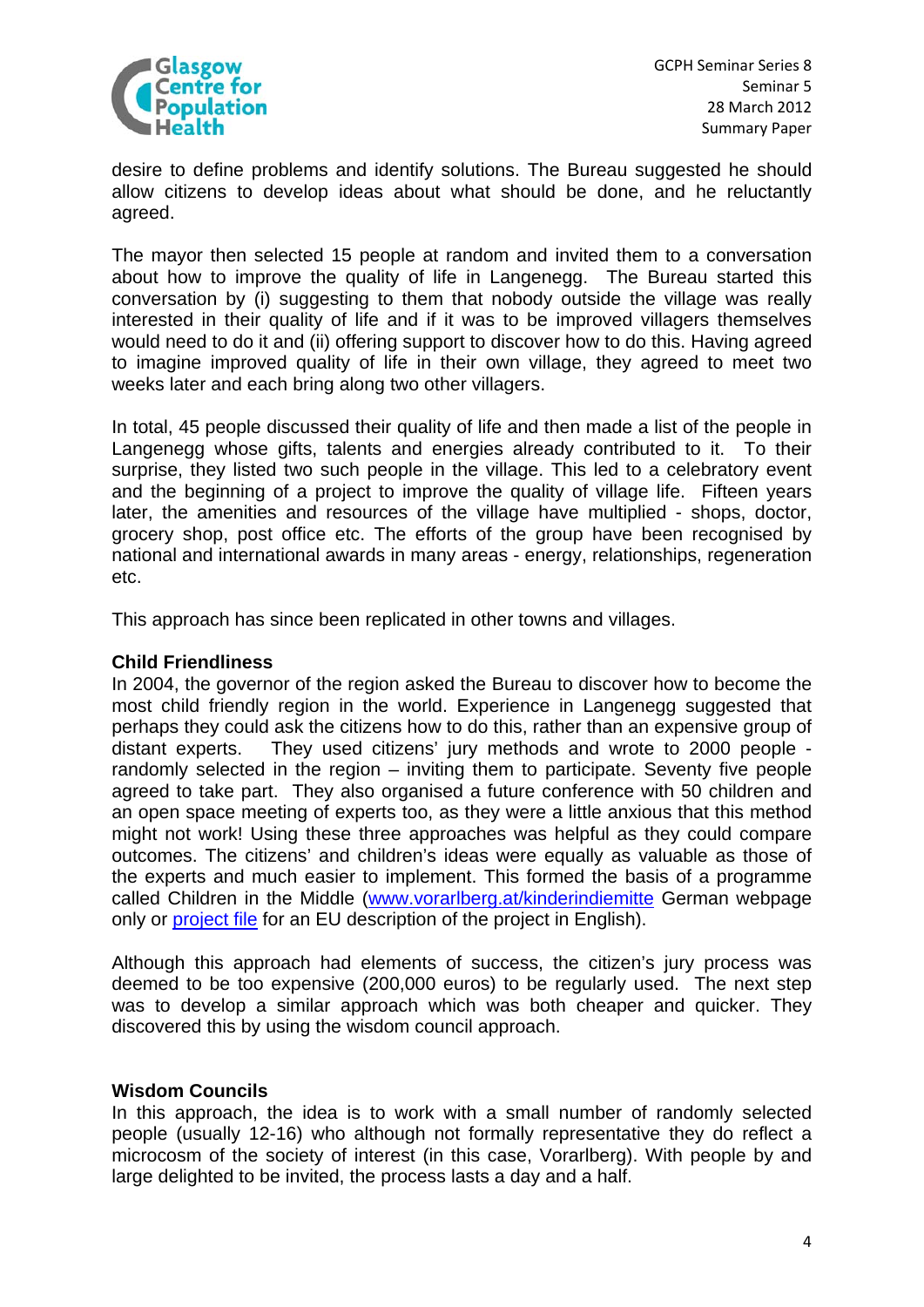

Two approaches to the wisdom council were developed. In the first approach the topic is not set before hand but decided by the council itself. The second approach involves a predetermined topic with the council generating creative discussion and insight. The wisdom council moves from a being a group of people who do not know each other to a group capable of making a unanimous statement on the issue. The statement from the council is then presented to a world cafe style meeting involving a larger number of people.

## **Bregenz waterfront project**

The wisdom council process was used to elicit a citizen perspective on a waterfront project for the town of Bregenz. The mayor was keen for a constructive process following a difficult and unhelpful consultation on a previous harbour project.

The proposed 100 million Euro waterfront project would develop a strip of land between the city centre and Lake Konstanz. The citizens suggested that this represented an opportunity to connect the city centre to the lake for the first time in 100 years. The town planners said they had already thought of this and had included an underpass. Citizens suggested that they would prefer a bridge which had Spanish steps so that people could relax there and watch the sunset. This was agreed and the bridge is due for completion at the end of this year.

# **Conclusions**

Manfred summarised his talk by restating that the usual dichotomy of problem/solution was inadequate for the environment in which we now live and work. He suggested instead that a deeper understanding of the challenges ahead needs to be developed. These included additional stages involving deeper engagement built upon identification and acceptance of the dilemmas and limitations posed by the current hierarchical and paternalistic political and public sector approaches. Without this shift, the role of politics and politicians is likely to become increasingly difficult, progressively more irrelevant and ineffective in addressing quality of life challenges.

To conclude, Manfred identified three important shifts he feels that are required based on his experiences in Vorarlberg: firstly, the development of a shared sense of responsibility among citizens, rather than the current disconnected and distant consumers of government policy; secondly, the (re)building of trust among citizens, politicians and public sector organisations; and thirdly embedding creative and democratic processes which enable the development of a shared vision from which new and more effective ways of addressing wicked problems could emanate.

These shifts would require:

- a fundamental move away from top down politics to a new politics of cooperation
- a move away from the discussion of the state/market dichotomy towards the acceptance of a diverse and strong civic society as a central player in politics